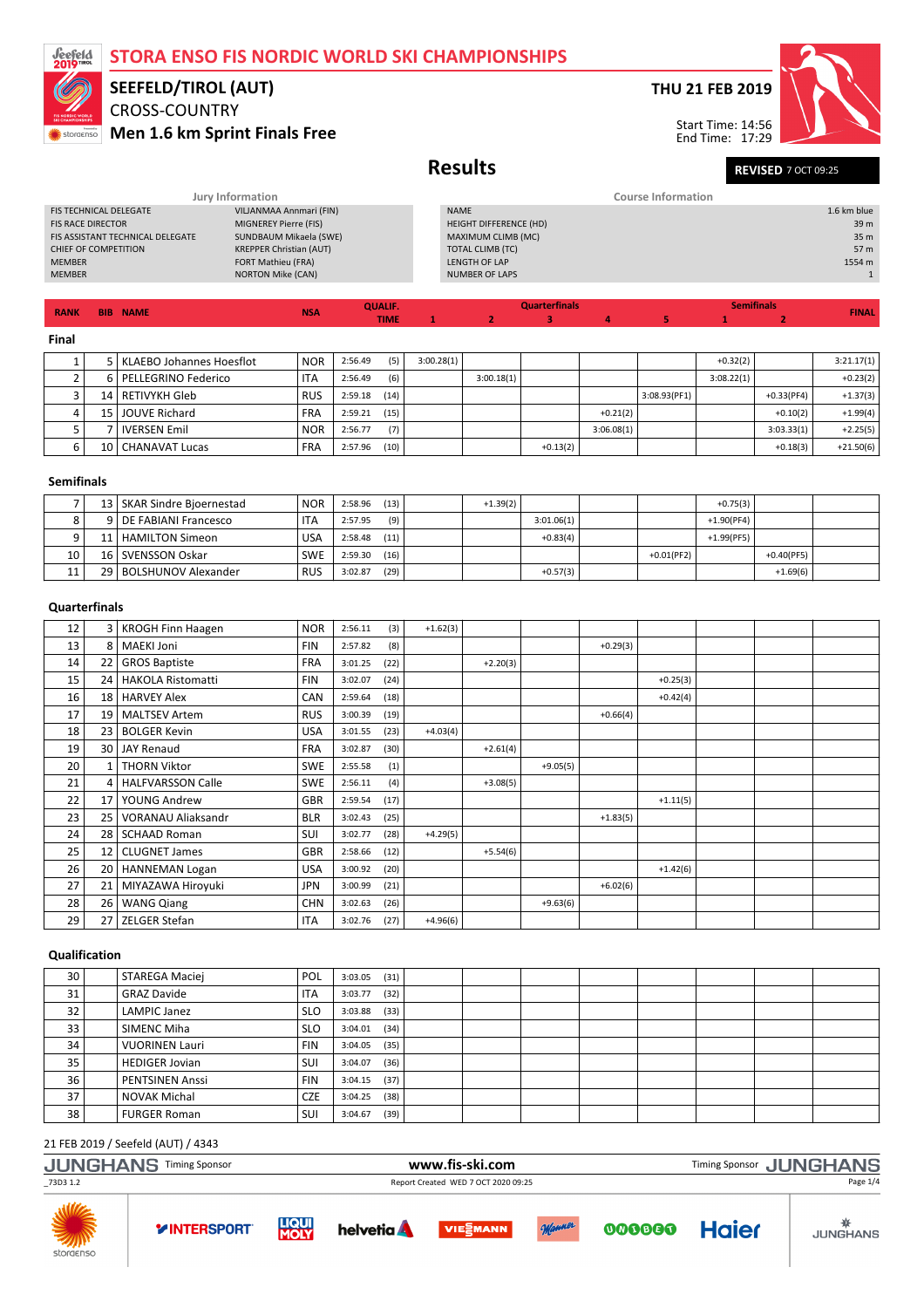

SEEFELD/TIROL (AUT)

CROSS-COUNTRY

Men 1.6 km Sprint Finals Free

THU 21 FEB 2019

Start Time: 14:56 End Time: 17:29



Results REVISED 7 OCT 09:25

| <b>RANK</b>   | <b>BIB NAME</b>             | <b>NSA</b>               | <b>QUALIF.</b>                     |   |                | <b>Quarterfinals</b> |   |   |   | <b>Semifinals</b> | <b>FINAL</b> |
|---------------|-----------------------------|--------------------------|------------------------------------|---|----------------|----------------------|---|---|---|-------------------|--------------|
| Qualification |                             |                          | <b>TIME</b>                        | 1 | $\overline{2}$ | 3                    | 4 | 5 | 1 | $\overline{2}$    |              |
| 39            | <b>MULLER Claudio</b>       |                          |                                    |   |                |                      |   |   |   |                   |              |
| 40            | <b>NEWELL Andrew</b>        | <b>ITA</b><br><b>USA</b> | 3:04.87<br>(40)<br>3:04.89<br>(41) |   |                |                      |   |   |   |                   |              |
| 41            | <b>BRUGGER Janosch</b>      | GER                      | 3:04.94<br>(42)                    |   |                |                      |   |   |   |                   |              |
| 42            | EISENLAUER Sebastian        | GER                      | (43)<br>3:05.17                    |   |                |                      |   |   |   |                   |              |
| 43            | <b>VOLOTKA Denis</b>        | KAZ                      | 3:06.15<br>(46)                    |   |                |                      |   |   |   |                   |              |
| 44            | PETERSON Teodor             | <b>SWE</b>               | 3:06.40<br>(47)                    |   |                |                      |   |   |   |                   |              |
| 45            | <b>BURY Dominik</b>         | POL                      | $3:06.68$ (=48)                    |   |                |                      |   |   |   |                   |              |
| 45            | RUEESCH Jason               | SUI                      | 3:06.68<br>$(=48)$                 |   |                |                      |   |   |   |                   |              |
| 47            | <b>STADLOBER Luis</b>       | AUT                      | 3:07.02<br>(50)                    |   |                |                      |   |   |   |                   |              |
| 48            | VALJAS Len                  | CAN                      | 3:07.24<br>(51)                    |   |                |                      |   |   |   |                   |              |
| 49            | <b>KLIMIN Olzhas</b>        | KAZ                      | (52)<br>3:07.36                    |   |                |                      |   |   |   |                   |              |
| 50            | <b>KILP Marko</b>           | <b>EST</b>               | 3:07.65<br>(53)                    |   |                |                      |   |   |   |                   |              |
| 51            | <b>RANKEL Raido</b>         | <b>EST</b>               | 3:08.72<br>(54)                    |   |                |                      |   |   |   |                   |              |
| 52            | RAKHIMBAYEV Daulet          | KAZ                      | 3:10.16<br>(55)                    |   |                |                      |   |   |   |                   |              |
| 53            | <b>ZHU Mingliang</b>        | <b>CHN</b>               | 3:10.24<br>(56)                    |   |                |                      |   |   |   |                   |              |
| 54            | <b>SELLER Ludek</b>         | <b>CZE</b>               | 3:10.88<br>(57)                    |   |                |                      |   |   |   |                   |              |
| 55            | <b>HABENICHT Tobias</b>     | <b>AUT</b>               | 3:11.62<br>(58)                    |   |                |                      |   |   |   |                   |              |
| 56            | <b>MOSER Benjamin</b>       | <b>AUT</b>               | 3:11.71<br>(59)                    |   |                |                      |   |   |   |                   |              |
| 57            | <b>CHANLOUNG Mark</b>       | <b>THA</b>               | 3:12.52<br>(60)                    |   |                |                      |   |   |   |                   |              |
| 58            | PECHOUSEK Jan               | <b>CZE</b>               | 3:12.54<br>(61)                    |   |                |                      |   |   |   |                   |              |
| 59            | ROOS Henri                  | <b>EST</b>               | 3:12.74<br>(62)                    |   |                |                      |   |   |   |                   |              |
| 60            | <b>BURY Kamil</b>           | POL                      | 3:12.87<br>(63)                    |   |                |                      |   |   |   |                   |              |
| 61            | PALMER-CHARRETTE Evan       | CAN                      | 3:13.01<br>(64)                    |   |                |                      |   |   |   |                   |              |
| 62            | <b>BELLINGHAM Phillip</b>   | <b>AUS</b>               | 3:13.50<br>(65)                    |   |                |                      |   |   |   |                   |              |
| 63            | <b>BIKSE Indulis</b>        | LAT                      | 3:13.58<br>(66)                    |   |                |                      |   |   |   |                   |              |
| 64            | CHEBOTKO Nikolay            | KAZ                      | 3:13.79<br>(67)                    |   |                |                      |   |   |   |                   |              |
| 65            | MALONEY WESTGAARD Thomas    | <b>IRL</b>               | 3:14.80<br>(68)                    |   |                |                      |   |   |   |                   |              |
| 66            | <b>BAO Lin</b>              | <b>CHN</b>               | 3:14.85<br>(69)                    |   |                |                      |   |   |   |                   |              |
| 67            | KONYA Adam                  | <b>HUN</b>               | 3:15.21<br>(70)                    |   |                |                      |   |   |   |                   |              |
| 68            | KRASOVSKYI Oleksii          | <b>UKR</b>               | 3:15.75<br>(71)                    |   |                |                      |   |   |   |                   |              |
| 69            | <b>VIGANTS Raimo</b>        | LAT                      | (72)<br>3:17.69                    |   |                |                      |   |   |   |                   |              |
| 70            | <b>DURSUN Hamza</b>         | <b>TUR</b>               | 3:17.90<br>(73)                    |   |                |                      |   |   |   |                   |              |
| 71            | <b>SHANG Jincai</b>         | <b>CHN</b>               | 3:18.19<br>(74)                    |   |                |                      |   |   |   |                   |              |
| 72            | PEDERSEN Isak Stianson      | <b>ISL</b>               | 3:20.08<br>(75)                    |   |                |                      |   |   |   |                   |              |
| 73            | <b>BIEDERMANN Michael</b>   | LIE                      | 3:20.11<br>(76)                    |   |                |                      |   |   |   |                   |              |
| 74            | POPA Raul Mihai             | ROU                      | 3:20.12<br>(77)                    |   |                |                      |   |   |   |                   |              |
| 75            | <b>SEGEC Andrej</b>         | <b>SVK</b>               | 3:22.10<br>(78)                    |   |                |                      |   |   |   |                   |              |
| 76            | DE CAMPO Seve               | AUS                      | 3:23.65<br>(79)                    |   |                |                      |   |   |   |                   |              |
| 77            | <b>FIRAT Yusuf Emre</b>     | <b>TUR</b>               | 3:23.74<br>(80)                    |   |                |                      |   |   |   |                   |              |
| 78            | DADIC Edi                   | <b>CRO</b>               | 3:24.42<br>(81)                    |   |                |                      |   |   |   |                   |              |
| 79            | <b>DRUSYS Jaunius</b>       | LTU                      | 3:26.77<br>(82)                    |   |                |                      |   |   |   |                   |              |
| 80            | <b>AYCICEK Omer</b>         | <b>TUR</b>               | 3:26.84<br>(83)                    |   |                |                      |   |   |   |                   |              |
| 81            | <b>BENEDIKTSSON Dagur</b>   | <b>ISL</b>               | 3:27.04<br>(84)                    |   |                |                      |   |   |   |                   |              |
| 82            | <b>HOGIU Petrica</b>        | ROU                      | (85)<br>3:27.08                    |   |                |                      |   |   |   |                   |              |
| 83            | SKENDER Marko               | CRO                      | 3:27.66<br>(86)                    |   |                |                      |   |   |   |                   |              |
| 84            | KOSTRUBA Yan                | <b>UKR</b>               | 3:27.82<br>(87)                    |   |                |                      |   |   |   |                   |              |
| 85            | <b>TSOUREKAS Nikolaos</b>   | GRE                      | 3:29.13<br>(88)                    |   |                |                      |   |   |   |                   |              |
| 86            | <b>VASCONCELLOS Matheus</b> | <b>BRA</b>               | 3:29.27<br>(89)                    |   |                |                      |   |   |   |                   |              |
| 87            | POLLOCK Mark                | AUS                      | 3:29.61<br>(90)                    |   |                |                      |   |   |   |                   |              |
| 88            | <b>TERENTJEV Stepan</b>     | LTU                      | 3:30.24<br>(91)                    |   |                |                      |   |   |   |                   |              |
| 89            | <b>SEROT Titouan</b>        | BEL                      | 3:31.24<br>(92)                    |   |                |                      |   |   |   |                   |              |

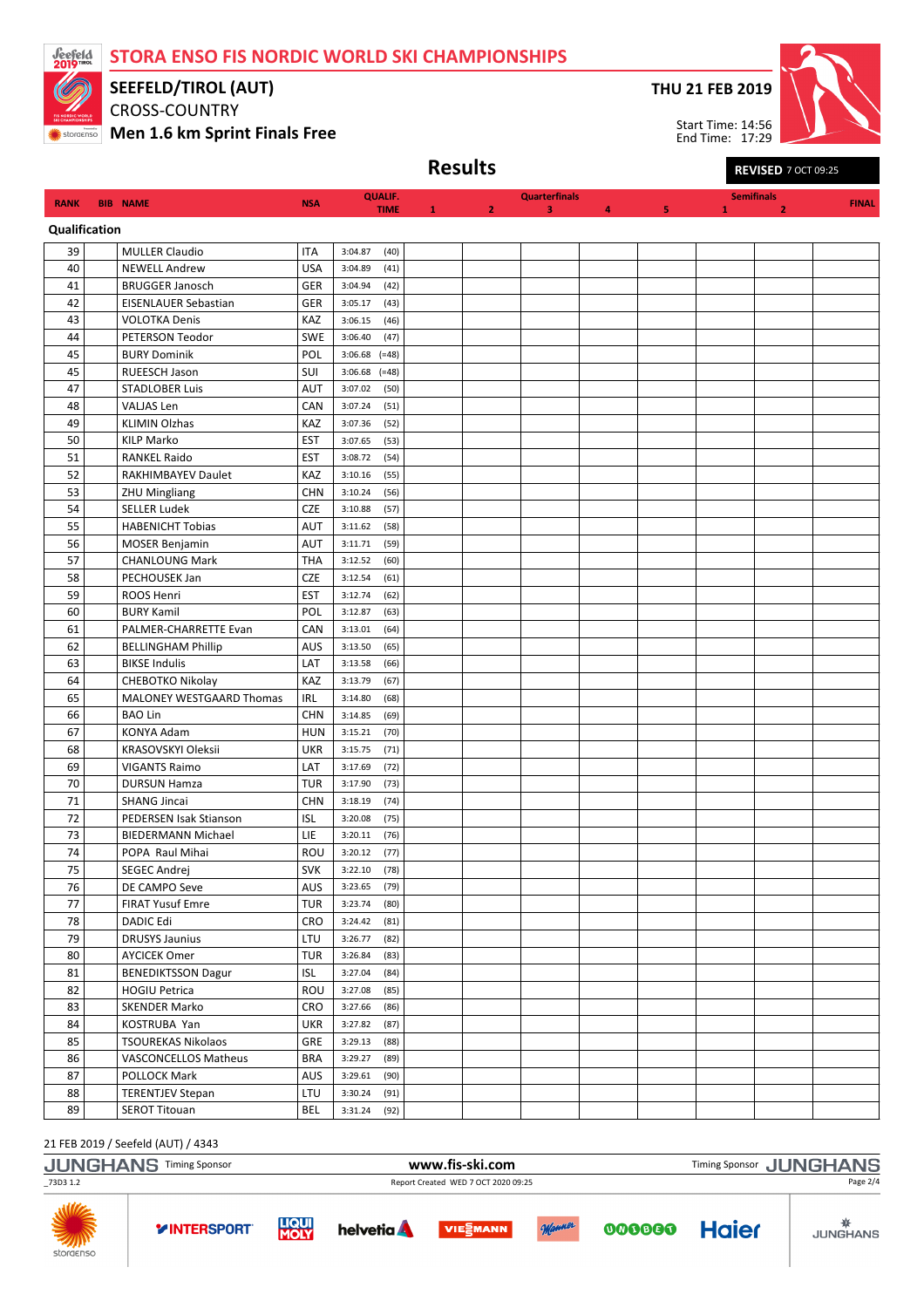TIME



Qualification

SEEFELD/TIROL (AUT)

CROSS-COUNTRY

Men 1.6 km Sprint Finals Free

**RANK BIB NAME** NSA QUALIF.

90 ERIC Strahinja BIH 3:32.49 (93)

THU 21 FEB 2019

Start Time: 14:56

Semifinals



**FINAL** 

Results Revised 7 OCT 09:25 End Time: 17:29

**Quarterfinals** 1 2 3 4 5

| 91  | SIGURGEIRSSON Ragnar Gamaliel | <b>ISL</b> | (94)<br>3:33.11  |  |  |  |  |
|-----|-------------------------------|------------|------------------|--|--|--|--|
| 92  | DAL FARRA Franco              | ARG        | 3:34.00<br>(95)  |  |  |  |  |
| 93  | <b>ANIC Stefan</b>            | BIH        | (96)<br>3:34.64  |  |  |  |  |
| 94  | <b>JONSSON Albert</b>         | <b>ISL</b> | 3:34.69<br>(97)  |  |  |  |  |
| 95  | FERNANDEZ Yonathan Jesus      | CHI        | 3:35.89<br>(98)  |  |  |  |  |
| 96  | <b>ROEMER Tue</b>             | <b>DEN</b> | 3:37.06<br>(99)  |  |  |  |  |
| 97  | <b>JADA Stavre</b>            | MKD        | 3:37.82<br>(100) |  |  |  |  |
| 98  | <b>DRAHUN Dmytro</b>          | <b>UKR</b> | 3:38.12 (101)    |  |  |  |  |
| 99  | <b>HLADIKA Jakov</b>          | CRO        | 3:38.68 (102)    |  |  |  |  |
| 99  | STANOJEVIC Marko              | BIH        | 3:38.72 (103)    |  |  |  |  |
| 101 | DAL FARRA Marco               | ARG        | 3:39.03 (104)    |  |  |  |  |
| 102 | <b>ZULOAGA Matias</b>         | ARG        | 3:39.39 (105)    |  |  |  |  |
| 103 | SMRKOVIC Rejhan               | SRB        | 3:39.89 (106)    |  |  |  |  |
| 104 | <b>LAGLER Kristof</b>         | <b>HUN</b> | 3:40.58 (107)    |  |  |  |  |
| 105 | ZHARKYMBAEV Tariel            | KGZ        | 3:42.96 (108)    |  |  |  |  |
| 106 | <b>KARAMICHAS Kleanthis</b>   | GRE        | $3:43.26$ (=109) |  |  |  |  |
| 107 | <b>MALCHOV Todor</b>          | <b>BUL</b> | $3:43.26$ (=109) |  |  |  |  |
| 108 | <b>COLIC Milos</b>            | BIH        | 3:44.20 (111)    |  |  |  |  |
| 109 | <b>BOMFIM Rhaick</b>          | <b>BRA</b> | 3:44.36 (112)    |  |  |  |  |
| 110 | <b>SANTOS Victor</b>          | <b>BRA</b> | 3:44.47 (113)    |  |  |  |  |
| 111 | MILOSAVLJEVIC Milos           | SRB        | 3:44.74 (114)    |  |  |  |  |
| 112 | <b>BUTRIMAVICIUS Marijus</b>  | LTU        | 3:44.87 (115)    |  |  |  |  |
| 113 | <b>AGURTO Juan</b>            | CHI        | 3:45.47 (116)    |  |  |  |  |
| 114 | <b>SEYD Seyed Sattar</b>      | IRI        | 3:47.48 (117)    |  |  |  |  |
| 115 | ROSSITER Jan                  | <b>IRL</b> | 3:47.90 (118)    |  |  |  |  |
| 116 | WEEL ROSBO Joachim            | <b>DEN</b> | 3:50.84 (119)    |  |  |  |  |
| 117 | <b>TAWK Samer</b>             | LBN        | 3:54.36 (120)    |  |  |  |  |
| 118 | <b>RASTIC Sabahudin</b>       | SRB        | 3:56.30 (121)    |  |  |  |  |
| 119 | <b>GAIDUC Nicolae</b>         | <b>MDA</b> | 3:56.84 (122)    |  |  |  |  |
| 120 | <b>WEEL ROSBO Jacob</b>       | <b>DEN</b> | 3:57.36 (123)    |  |  |  |  |
| 121 | <b>PAUKSTE Gabrielius</b>     | LTU        | 3:57.51 (124)    |  |  |  |  |
| 122 | SHEMSHAKI Yasin               | IRI        | 3:57.75 (125)    |  |  |  |  |
| 123 | <b>JENSEN Peter</b>           | <b>DEN</b> | 4:03.12 (126)    |  |  |  |  |
| 124 | MILENKOVIC Aleksandar         | SRB        | 4:04.19 (128)    |  |  |  |  |
| 125 | <b>GRONLUND Timo Juhani</b>   | <b>BOL</b> | 4:09.60 (129)    |  |  |  |  |
| 126 | <b>GRBOVIC Aleksandar</b>     | <b>MNE</b> | 4:10.62 (130)    |  |  |  |  |
| 127 | <b>ANTONIADIS Angelos</b>     | <b>GRE</b> | 4:12.82 (131)    |  |  |  |  |
| 128 | PAPADOPOULOS Spyridonas       | GRE        | 4:16.17 (132)    |  |  |  |  |
| 129 | <b>THEALL Andrew</b>          | COL        | 4:19.74 (133)    |  |  |  |  |
| 130 | <b>GONCALVES Andre</b>        | <b>POR</b> | 4:22.65 (134)    |  |  |  |  |
| 131 | HANNA Maroun                  | LBN        | 4:22.90 (135)    |  |  |  |  |
| 132 | ZEIN Roni Aleksander          | LBN        | 4:27.75 (136)    |  |  |  |  |
| 133 | RAJABBLOUKAT Reza             | IRI        | 4:38.93 (137)    |  |  |  |  |
| 134 | MATVEEV Nikolai               | KGZ        | 4:44.31 (138)    |  |  |  |  |
| 135 | <b>CABRITA Filipe</b>         | POR        | 4:48.63 (139)    |  |  |  |  |
| 136 | <b>UBERUAGA Juan Luis</b>     | CHI        | 4:52.04 (140)    |  |  |  |  |
| 137 | KOSTOSKI Nikola               | MKD        | 4:57.64 (141)    |  |  |  |  |
| 138 | PETKOVSKI Nikola              | <b>MKD</b> | $5:00.41$ (142)  |  |  |  |  |
| 139 | <b>BOCANCEA Cristian</b>      | <b>MDA</b> | 5:31.50 (143)    |  |  |  |  |
| 140 | RAJACK Mark                   | TTO        | 5:46.27 (144)    |  |  |  |  |
|     |                               |            |                  |  |  |  |  |

|                         | <b>JUNGHANS Timing Sponsor</b> |                             |                                     | www.fis-ski.com |          |        | Timing Sponsor JUNGHANS |                 |  |  |
|-------------------------|--------------------------------|-----------------------------|-------------------------------------|-----------------|----------|--------|-------------------------|-----------------|--|--|
| _73D3 1.2               |                                |                             | Report Created WED 7 OCT 2020 09:25 |                 | Page 3/4 |        |                         |                 |  |  |
| <b>AND</b><br>storaenso | <b>YINTERSPORT</b>             | <b>LIQUI</b><br><b>MOLY</b> | helvetia <b>A</b>                   | <b>VIESMANN</b> | Manner   | 000000 | <b>Haier</b>            | <b>JUNGHANS</b> |  |  |